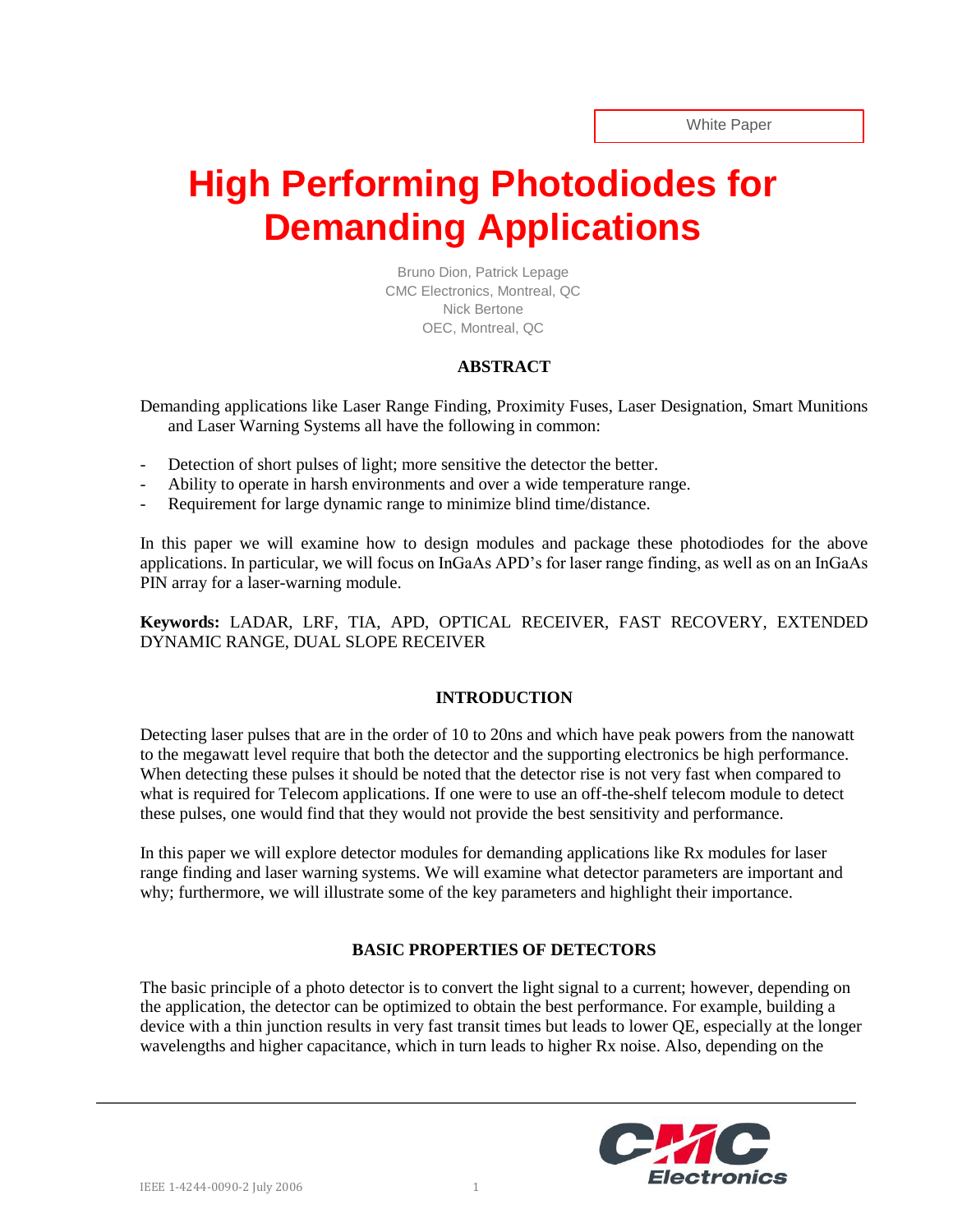application, using a detector with internal gain (Avalanche Photodiode) will lead to better overall sensitivity of the Rx module.

The APD structure is designed to multiply the primary photoelectron, this is illustrated in figure 1, left. This multiplication, or gain, varies with the bias voltage and temperature as illustrated in figure 1, right. In addition, small changes in the fabrication process, junction thickness or implantation dose will result in a "Gain-Voltage" variation even at the wafer level. Because of this, each APD will require a different voltage for the same gain, and in some cases the difference in the voltage required from APD to APD can be many volts (Si APDs). This is not the case if one were to use a PIN as they will all exhibit the same responsivity for a given voltage; therefore, if using an APD or multiple APD's which all share the same bias voltage – it is very important to minimize the Gain-Voltage variation from APD to APD.



Figure 1: Gain illustration and Gain vs. Voltage at various temperatures

The increase in signal due to the gain is well understood and if there were no noise associated with the increase in gain, operating the APD at high gains would always provide better sensitivity. However, because of the excess noise and the dark current, the highest gain is not always the optimal gain. Paul Webb, Dr. R.J.McIntyre and J.Conradi did a very detailed analysis of the properties of Avalanche Photodiodes back in 1974 – in this section we will just summarize some of the important parameters:

# **RECEIVER MODULES USING APDs**



Figure 2: APD + Amplifier combination

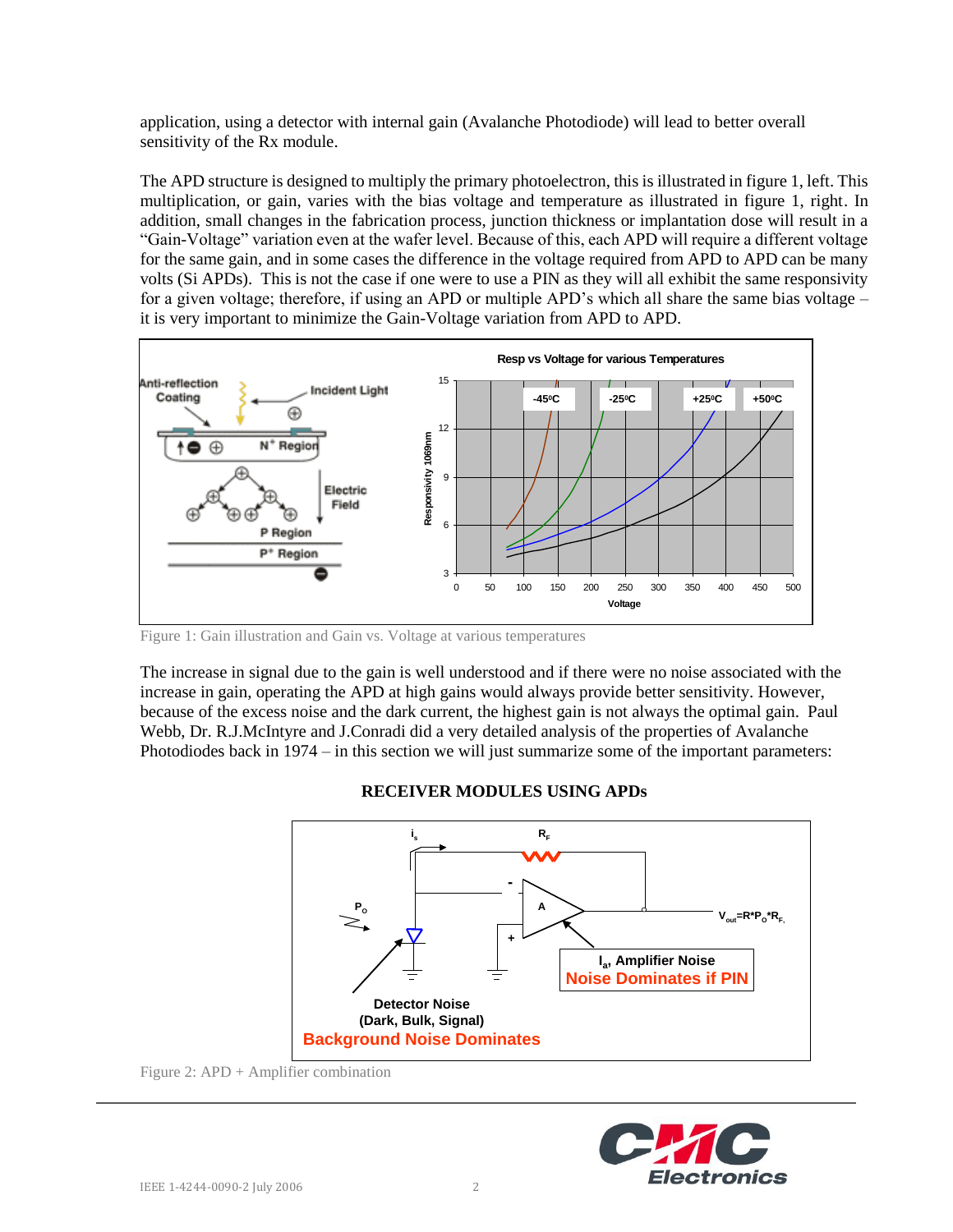In the implications mentioned above, a large field of view is usually required and, thus, a large area detector. This results in large input capacitance for the amplifier and "background –gain" limited for the APD.

#### **NOISE AND EXCESS NOISE FACTOR**

Is due to the statistical nature of the APD gain. Not every electron-hole undergoes the same multiplication, in fact the variation can be quite large. This results in excess noise that is approximated by the following equation:

$$
F = kM + (1-k)(2-1/M)
$$

Where:

 $k =$  ionization coefficient, average value for Si, 0.02, for InGaAs, 0.2-0.45.  $M = gain$ 

This equation shows that the higher the gain the higher the excess noise. Also, given that InGaAs has a much higher ionization coefficient, the APD's will be noisier and cannot be operated at high gain even if they were able to reach high gain – most InGaAs APD's have a maximum gain of 20.

The total noise of an  $APD$  + amplifier combination is given by:

#### **Noise Total><sup>2</sup> = 2q[** $I_{ds}$  **+ (** $P_oR_oF$  **+**  $P_bR_oF$  **+**  $I_{bd}F$ **)** $M^2$ **]B +Ina<sup>2</sup>**

Where:

- $I_{ds}$  = Bulk dark current which does not get multiplied.
- $P_0$  = Signal power to detect
- $P_b$  = Background radiation
- $R_0$  = Responsivity at unity gain
- $I_{\text{bd}}$  = Bulk dark current which is multiplied by the gain
- $F = Excess noise$
- $B =$ Bandwidth of operation
- $I_{na}$  = Amplifier noise

Note the following:

- Using an APD makes sense when the amplifier noise is larger than the PIN detector noise. For applications requiring the detection of short pulses this will be the case, therefore, using an APD in these applications leads to better sensitivity. For example a range finding customer was able to double the ranging distance by replacing the PIN with an APD.
- It is very important to reduce the background as both the excess noise and the gain multiply the background. Also because of this, under background the optimal gain will be lower than if there is no background. Figure 3 shows the optimal gain with various background levels.

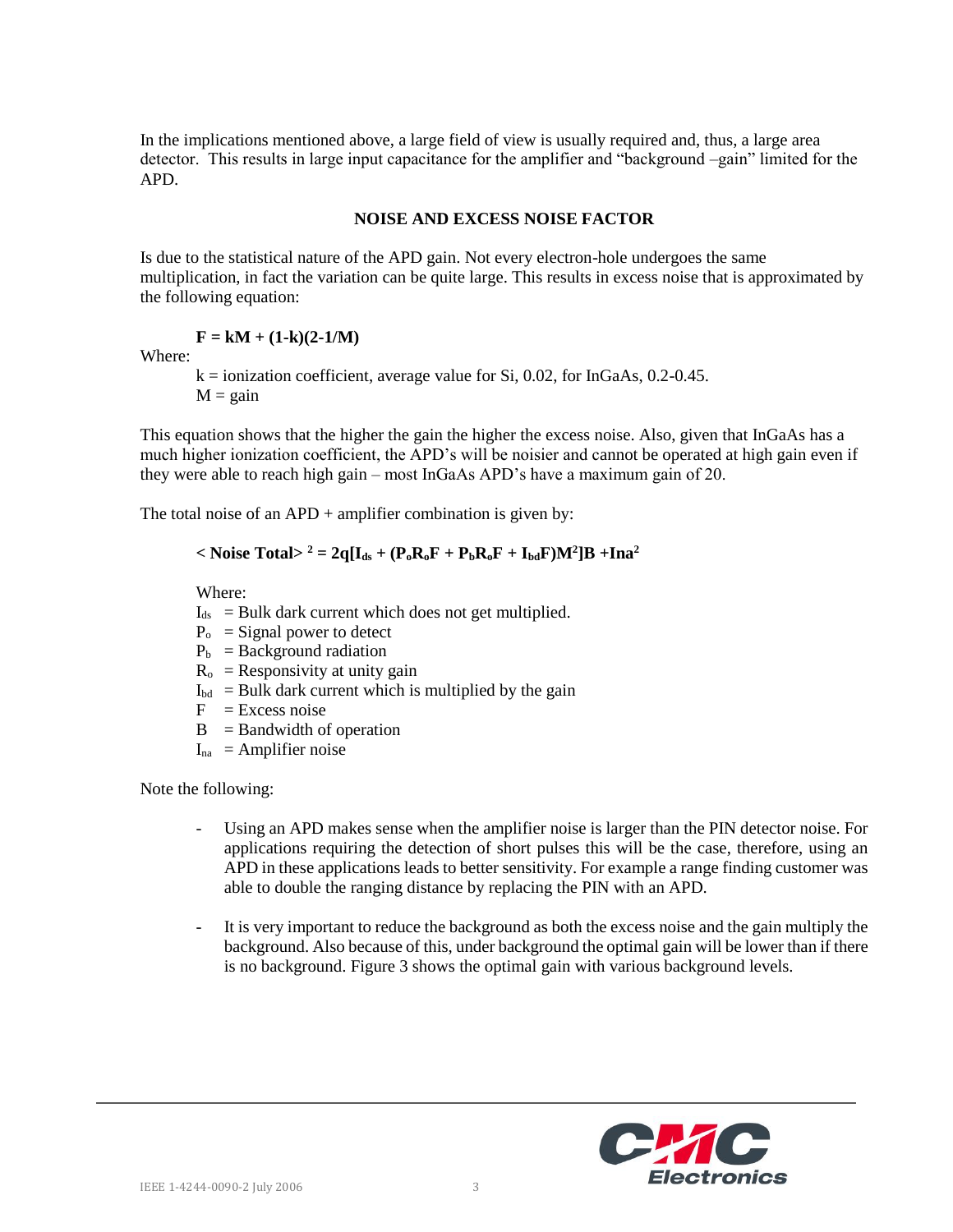

Figure 3: Optimal gain under different background conditions

#### **WIDE TEMPERATURE RANGE**

For these applications the avalanche photon diode must operate over a wide temperature range, usually from  $-45^{\circ}$ C to +125<sup>o</sup>C. If the APD design structure and doping profile are not well defined the APD will breakdown at cold temperatures. This is illustrated in figure 4 below.



Figure 4: Premature breakdown – left, Operation over entire temperature range – right.

For some applications a heater can be incorporated but for others a heater cannot. If a heater is not used, then tremendous care must be taken to ensure that the APD will not go into breakdown at cold temperatures.

# **RECEIVER MODULE USING APDs – FAST RECOVERY**

Under the right circumstances, Rx modules using APD's provide solid advantages to PIN's in terms of sensitivity. Also, with the right circuit design, the optimal gain can be automatically determined given the temperature and background. Figure 5, left, shows a module designed and produced by CMC Electronics that has the following characteristic's:

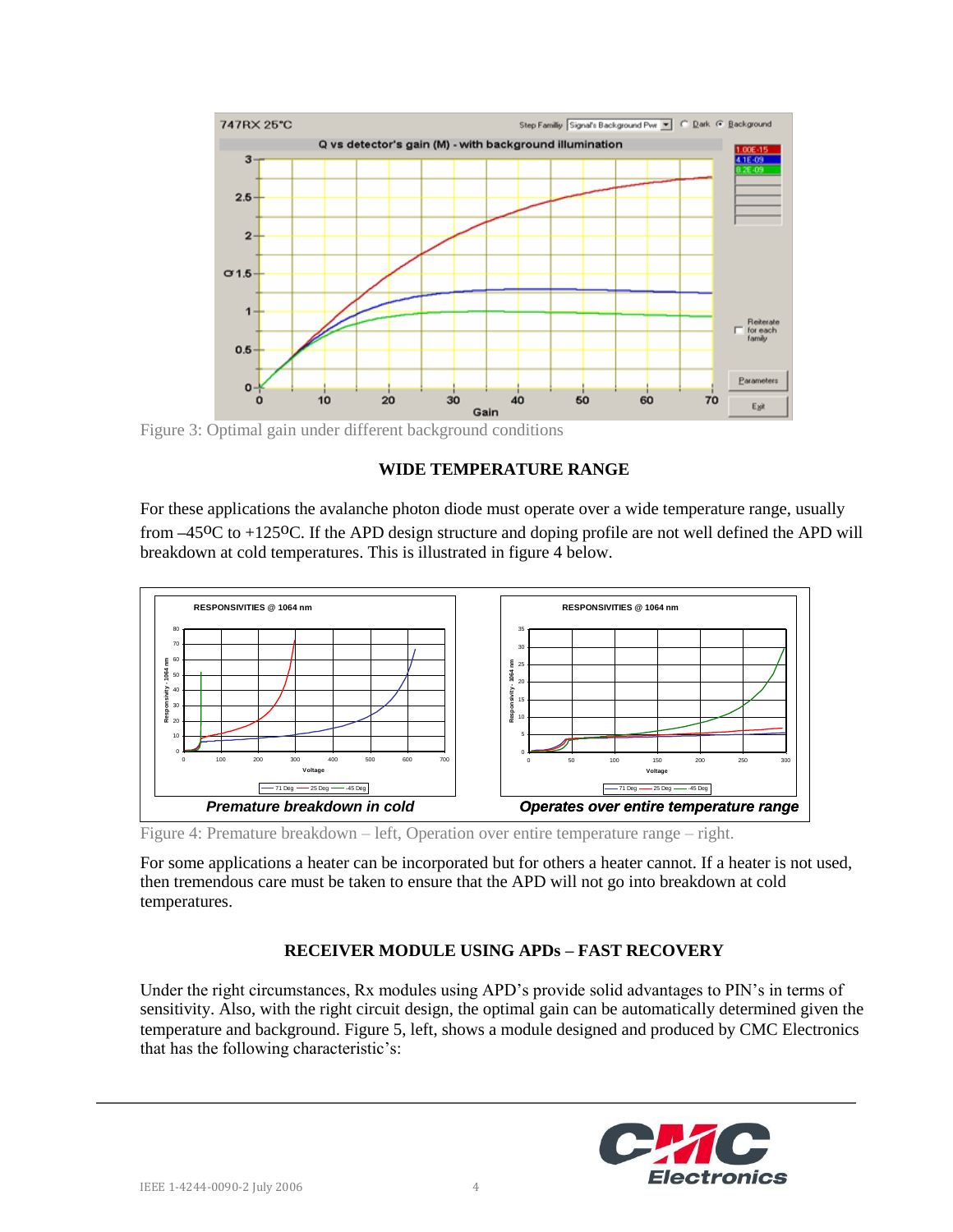- High voltage temperature compensation circuit to ensure the APD is operating at the same gain no matter what the temperature.
- Automatic background control. The module can sample the background and adjust the gain accordingly.
- Overload protection with fast recovery from overload, and without ringing/after-pulsing.
- Survivability to large power pulses.

While target distance and reflectivity varies, the return power may range from a nanowatt to nearly a kilowatt. The module should be able to recover very quickly when a high-energy pulse falls on the detector. CMC has tested this module to  $10MW/cm<sup>2</sup>$  where catastrophic power level was reached. The module was able to withstand a couple of pulses with that energy before it was damaged. Failures at these power levels are caused by physical damage to the APD structure while the amplifier survives. In order to increase the APD's survivability, one method is to spread the focused beam onto a as large area as possible, thus, reducing the probability of damaging the material. CMC is currently exploring new packages that will transform the focused beam to a wider beam.

Overload to the electronic circuit is addressed by designing a robust module as shown in figure 5, left, that limits the current pulse and that quickly recovers from the overload. Figure 5, right shows an overload recovery to a pulse with peak power near to 1W, and the photo has a time scale of 50ns division. The output pulse (lower trace) shows smooth clamping of the low level followed by a recovery without any ringing, and a fast recovery APD.



Figure 5: APD module with custom circuit design and recovery from overload

# **IMPORTANCE OF APD ON OVERLOAD RECOVERY**

In these applications (Range finding, laser designation and laser warning), receiver module sensitivity is the most important parameter once the speed of the module is set by the laser pulse width that needs to be

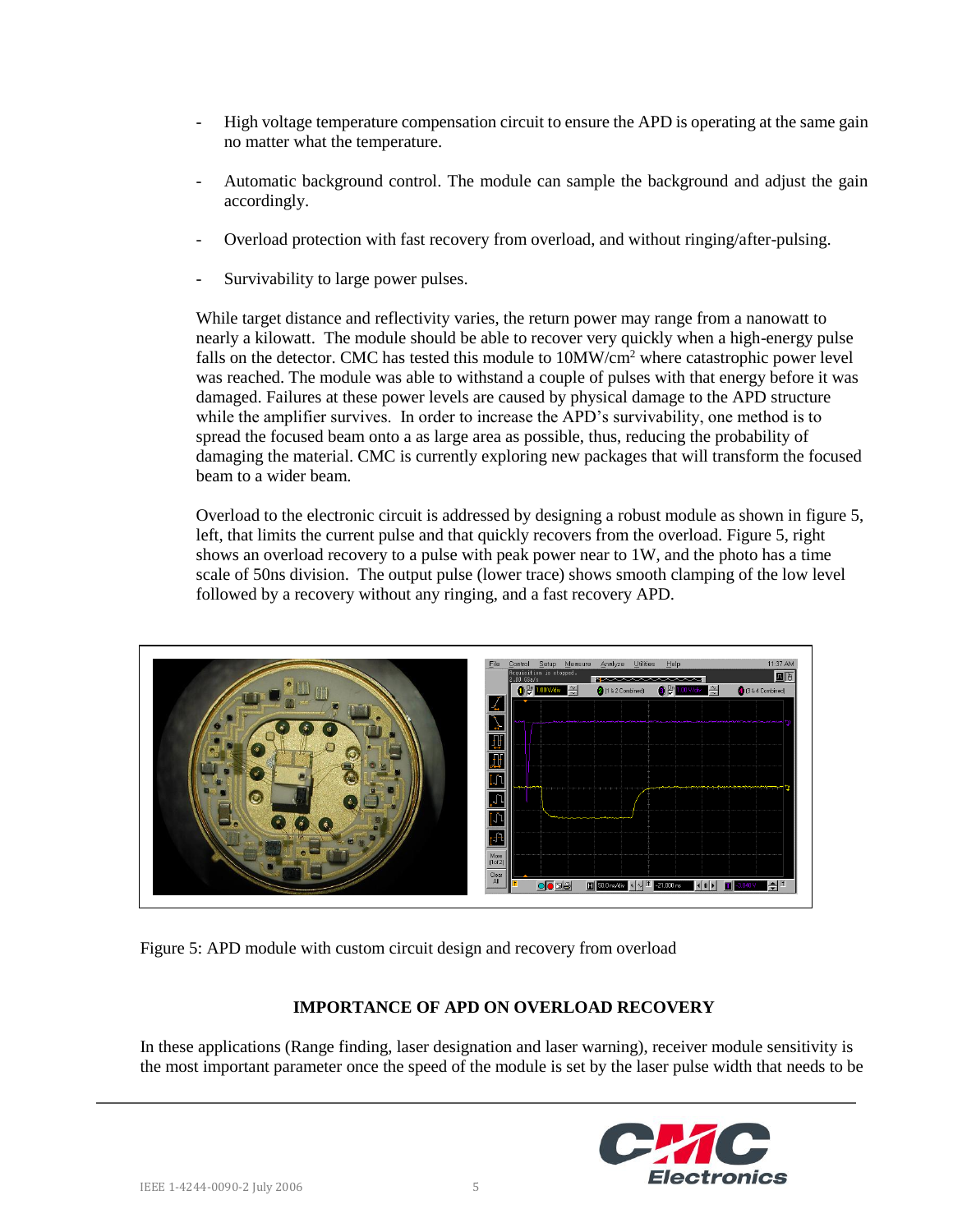detected. In the applications that we are interested in, the laser pulsed that needs to be detected is usually 10 to 20ns and, therefore, speed or rise time is not a critical issue, but the following are:

- High QE (Thicker junction leads to higher QE and slower the response time)
- Low capacitance for lower noise receiver module performance.
- Low excess noise because of operation in high background environments.

When the APD itself gets overloaded and takes time to recover the problem is a little more difficult to address. Figure 6 shows the response tail of an InGaAs APD with different high power pulses. It is seen that depending on the power level, the recovery may be quite long. CMC has determined the cause of this phenomenon that is APD related, and is currently exploring APD designs to dramatically improve the recovery time.



Figure 6: Recovery time for APD only at different power levels

The effect that is important for the APD to operate in this manner is the charge trapping. The charge traping distorts the internal electrical field of the APD, and causes the gain to increase after the overload pulse. A CW tone was injected in parallel with the overload pulse to obtain figure 7. We observe gain increase of nearly 30% at 199kW/cm<sup>2</sup> after overload pulse when compared to the gain in quiescent mode. The short-term impact on gain can also be observed on noise and in case of severe overload, the tail may cause false pulses detection causing systems errors.



Figure 7: Effect of recovery tail on APD's gain